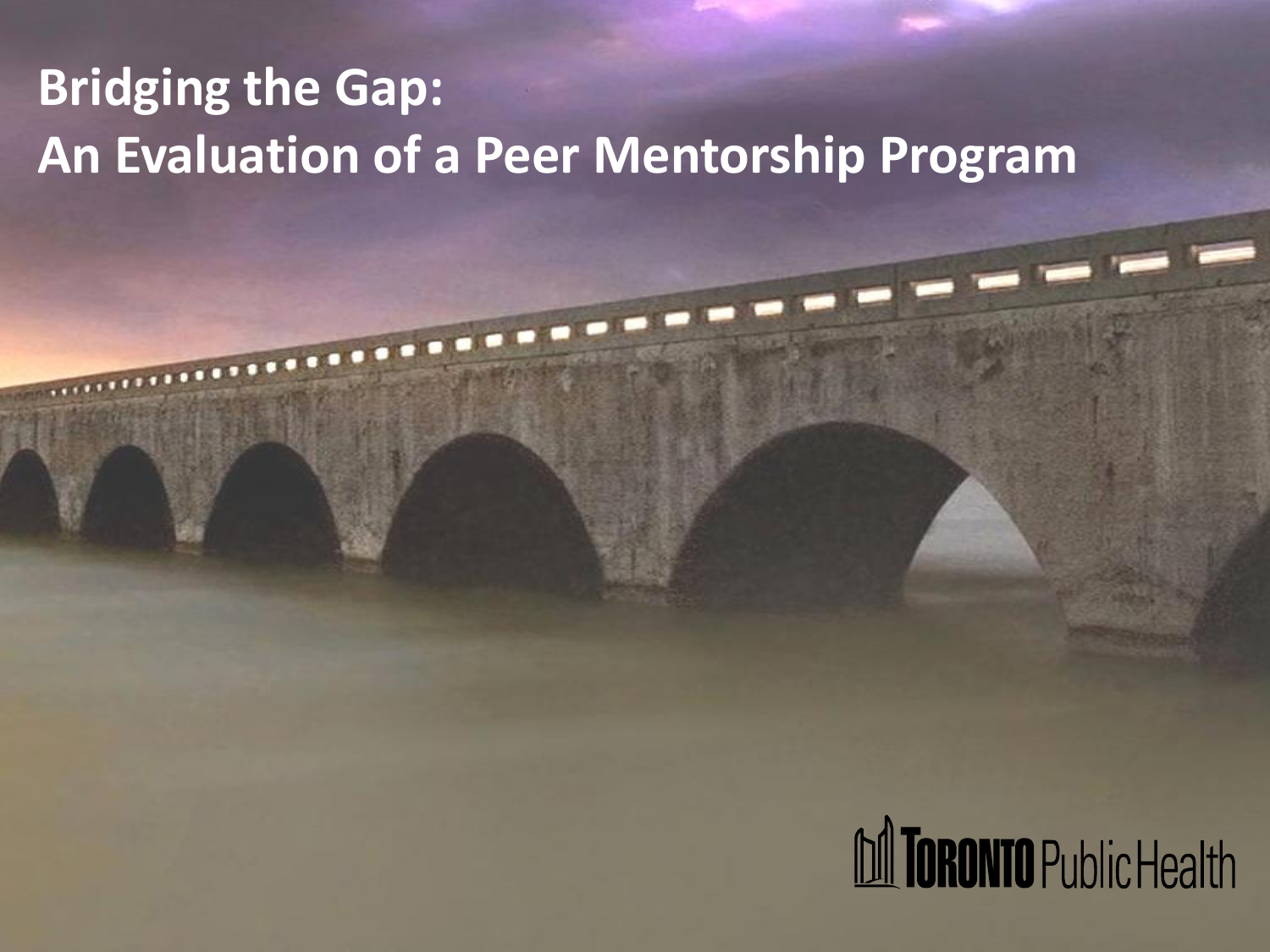## **Agenda**

•Peer mentorship program (PMP) •Program evaluation •Strengthening the PMP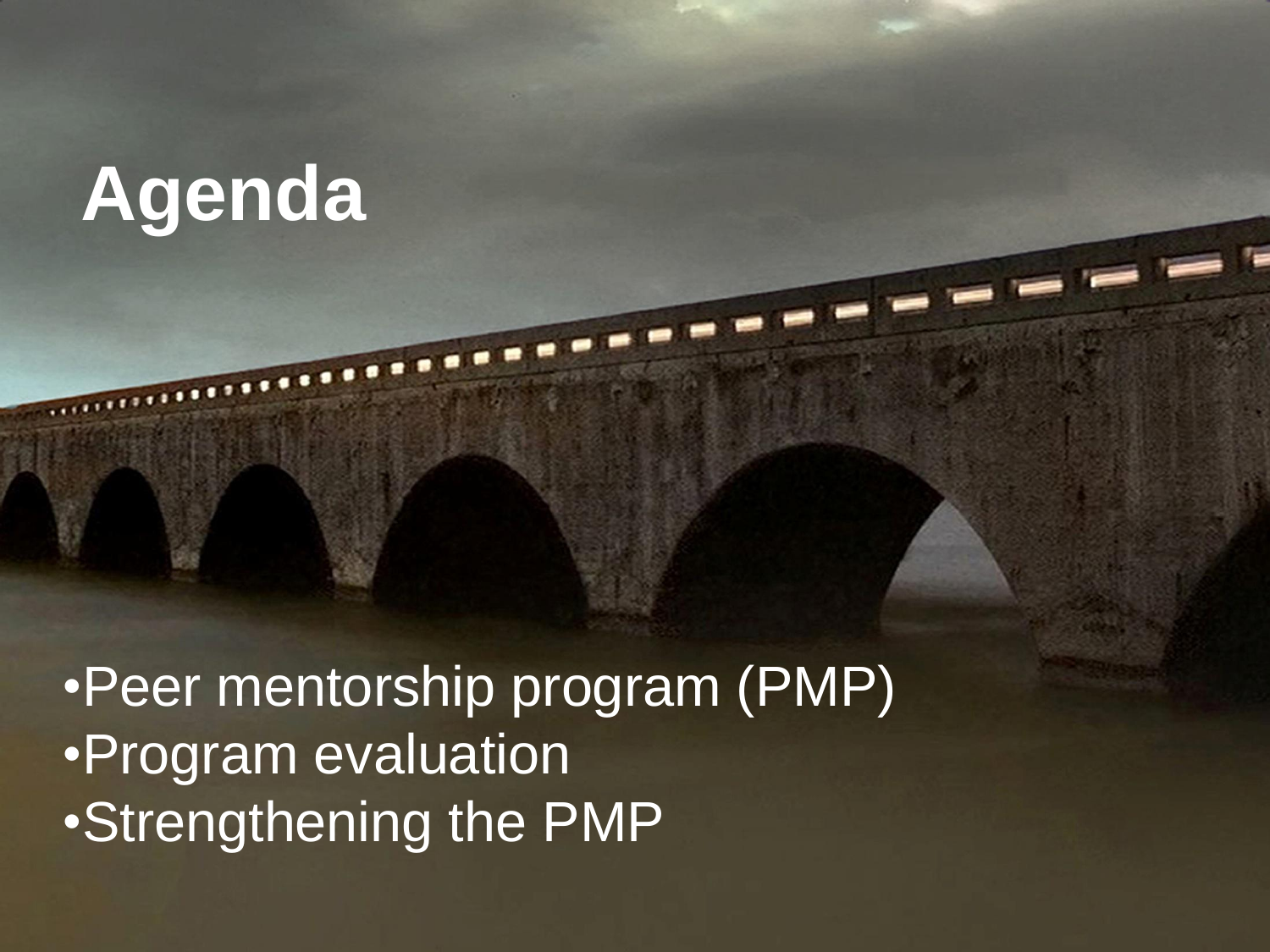*Starting a new job in the community can feel like jumping into uncharted waters*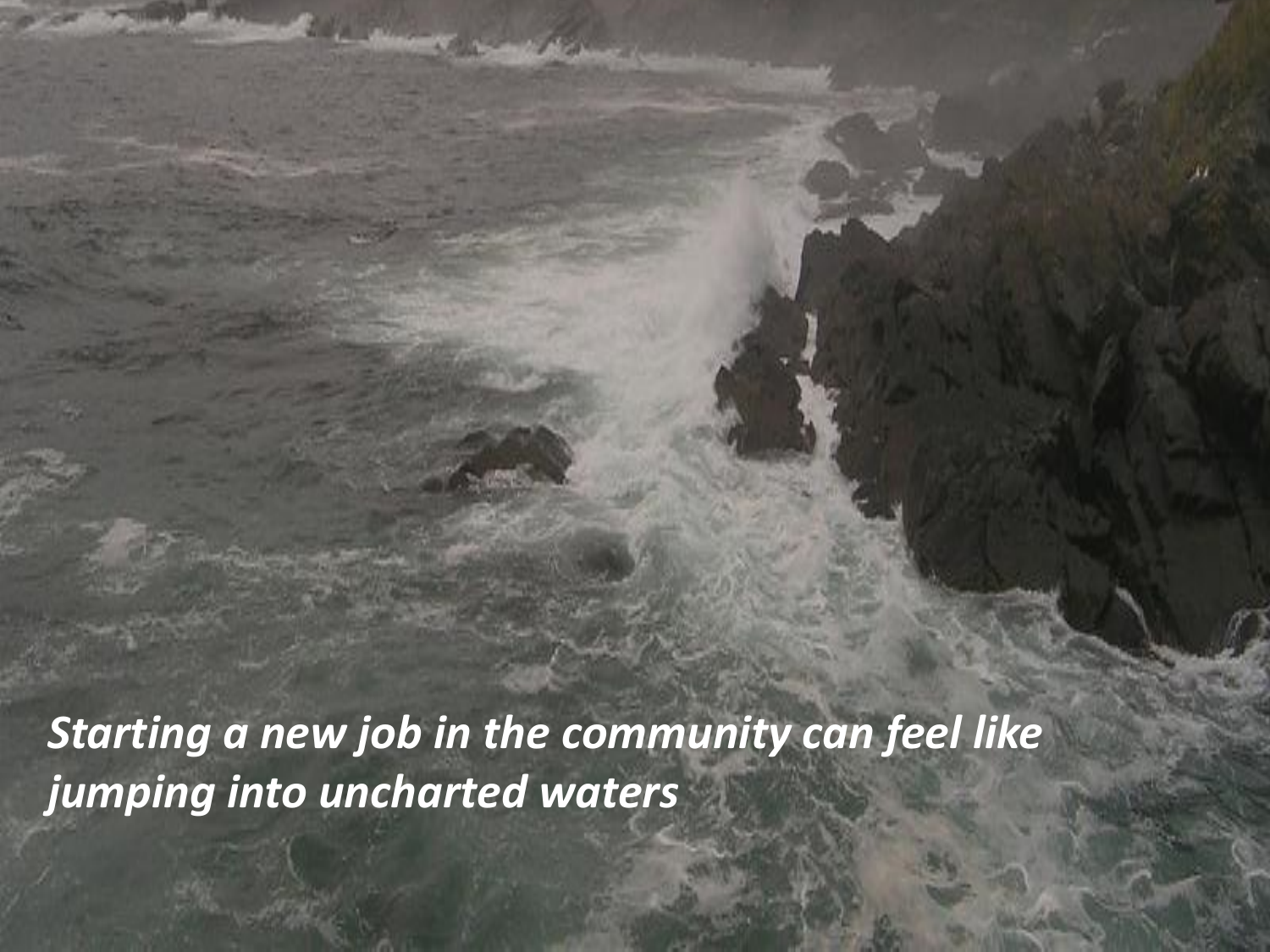# Moving toward Professional Socialization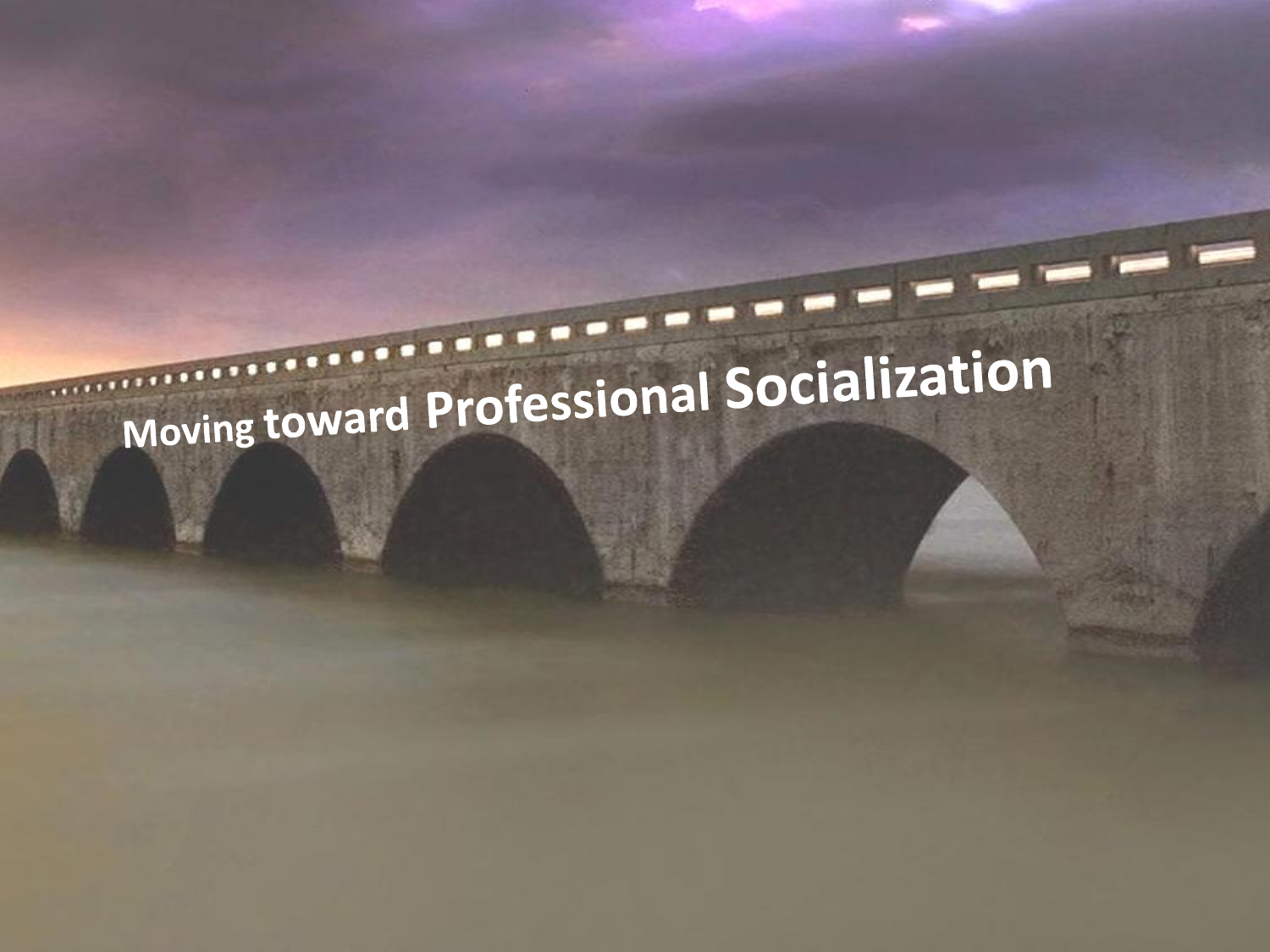#### **Supports for the Peer Mentor-Mentee Relationship**

**Recognition**

**Support**<br> **Development** 

## **Formal Program Orientation**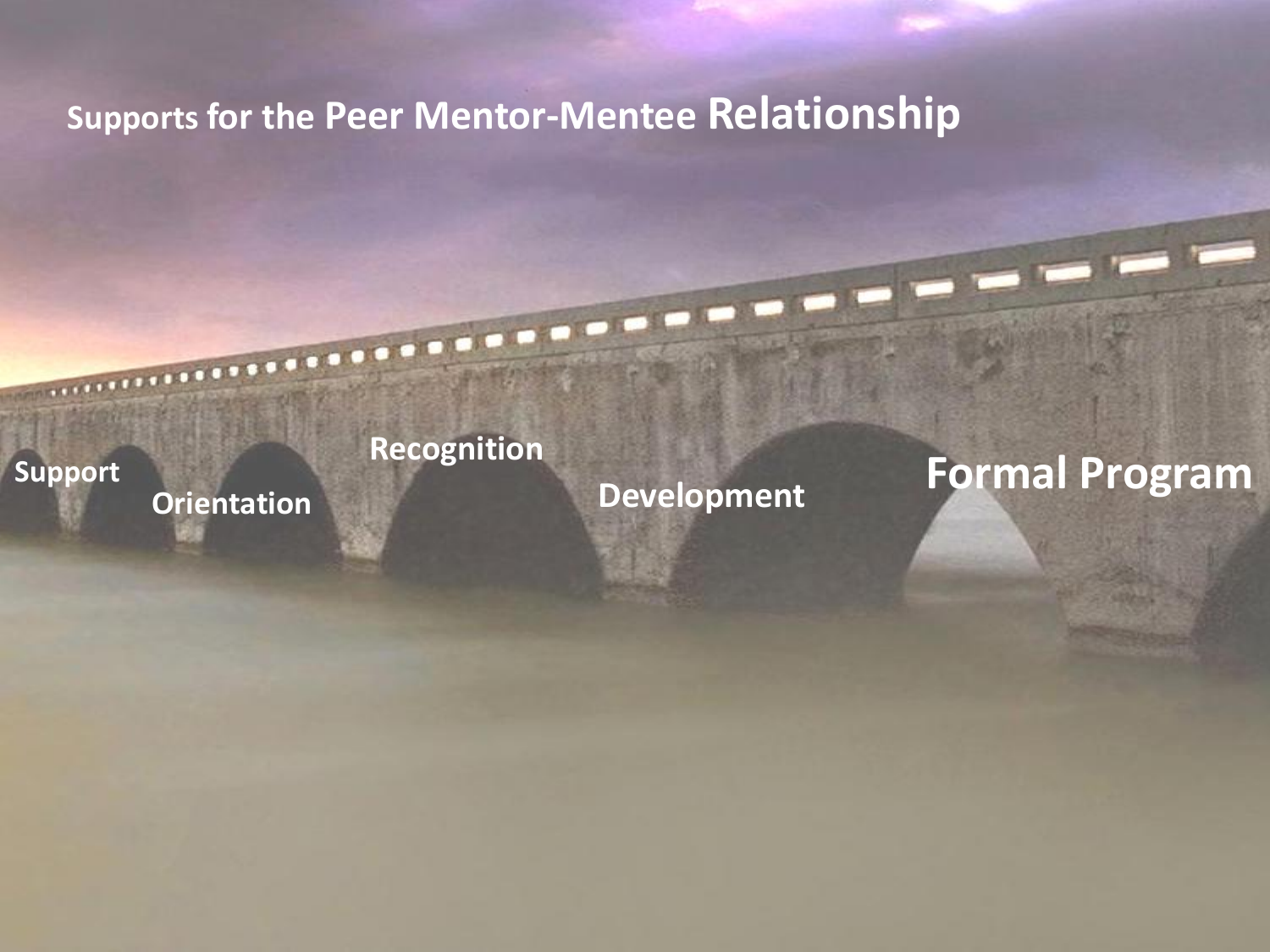## **Program Goal & Objectives**

**Goal: To enhance the professional socialization of practitioners to Toronto Public Health.**

•**Managers will feel that the Peer Mentorship Program helps to professionally socialize new staff.**

•**Mentors will continue in the role for at least 2 years.**

•**By the end of the mentoring process, mentees will feel they have learned their role as well as the culture of TPH.**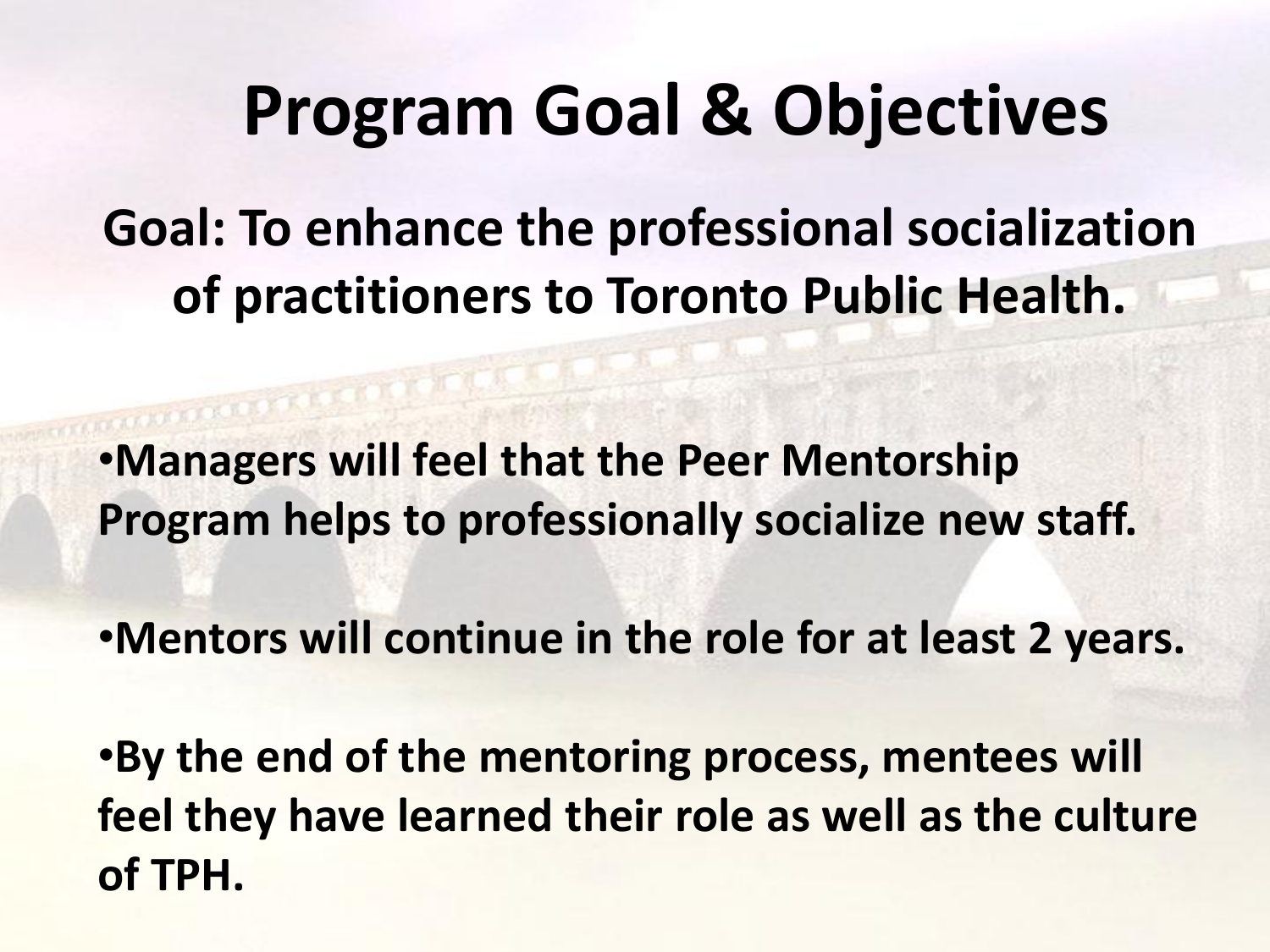### **Purpose of Program Evaluation**

- **1. receive feedback from mentors, mentees and managers on their experience of participating in the PMP**
- **2. identify areas for revision in the program**
- **3. update the PMP logic model**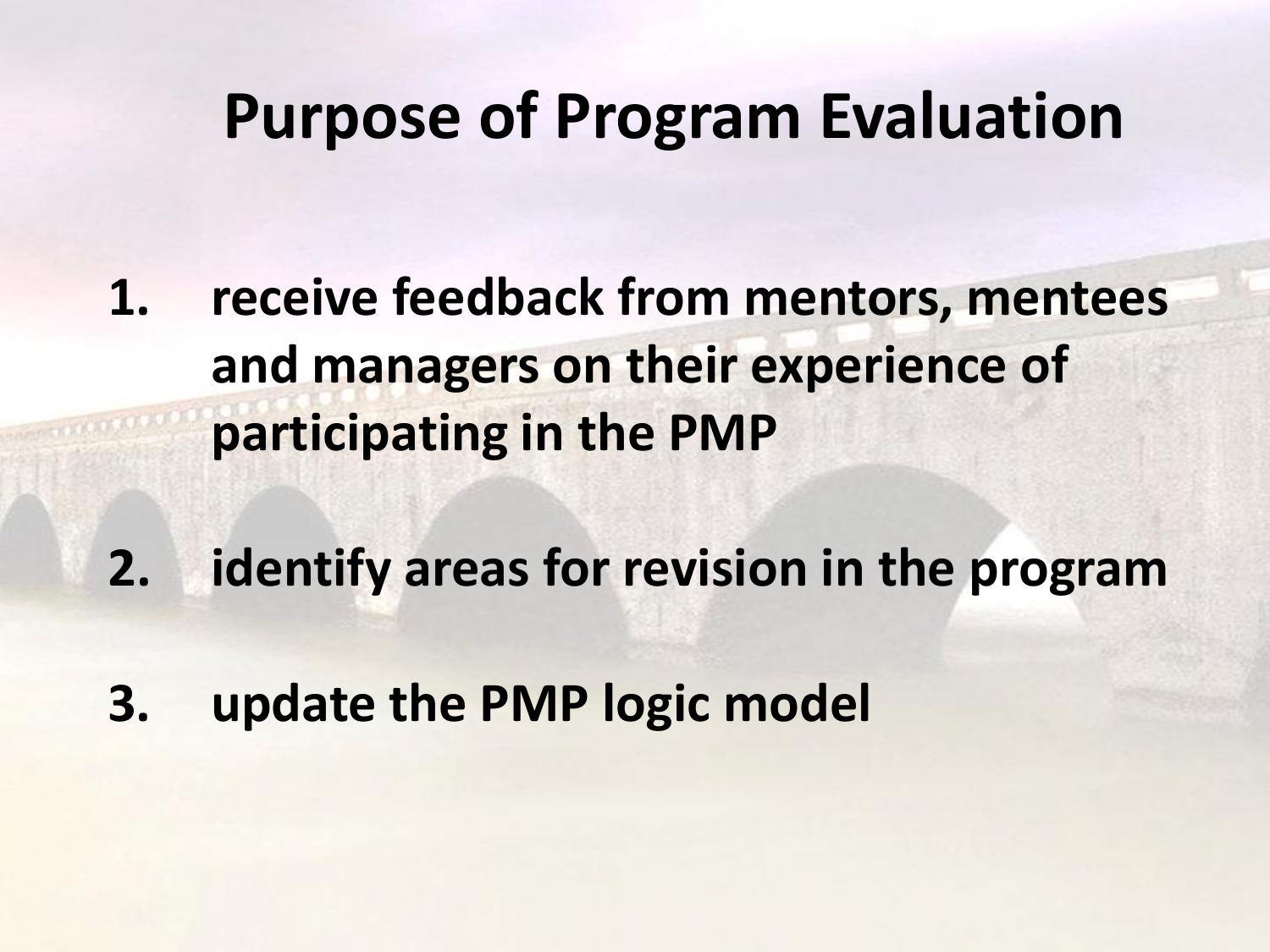## **Evaluation Design**

•**Survey with closed and open-ended items**

#### •**Sent to all mentors, mentees and managers in the program in 2007 & 2008**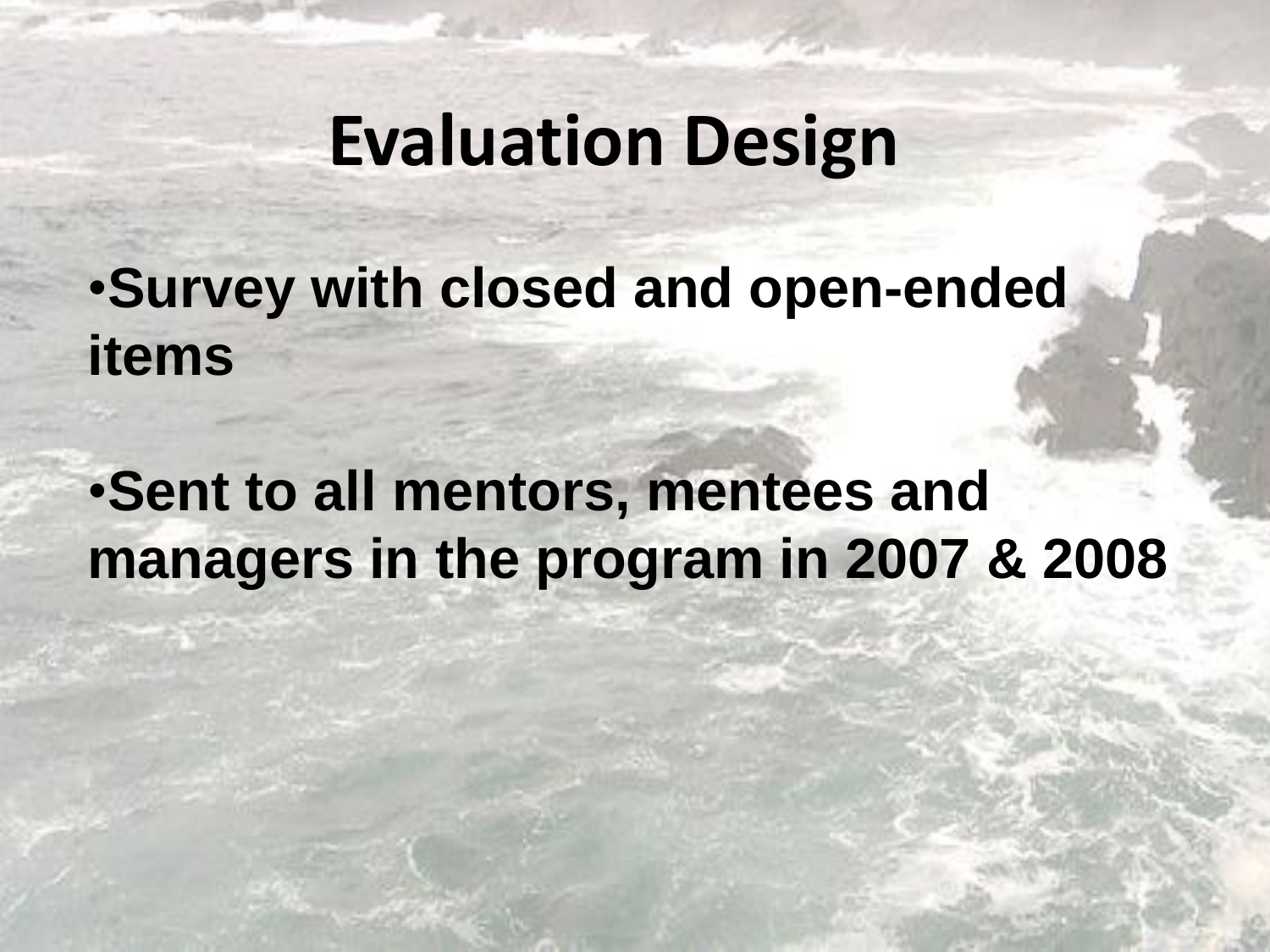## **Results**

#### **Breakdown of Responses by Year and Role**

| Year | <b>Mentors</b> | <b>Managers</b> | <b>Mentees</b> |
|------|----------------|-----------------|----------------|
| 2007 | 28%            | 41%             | 35%            |
| 2008 | 29.7%          | 16.6%           | 50%            |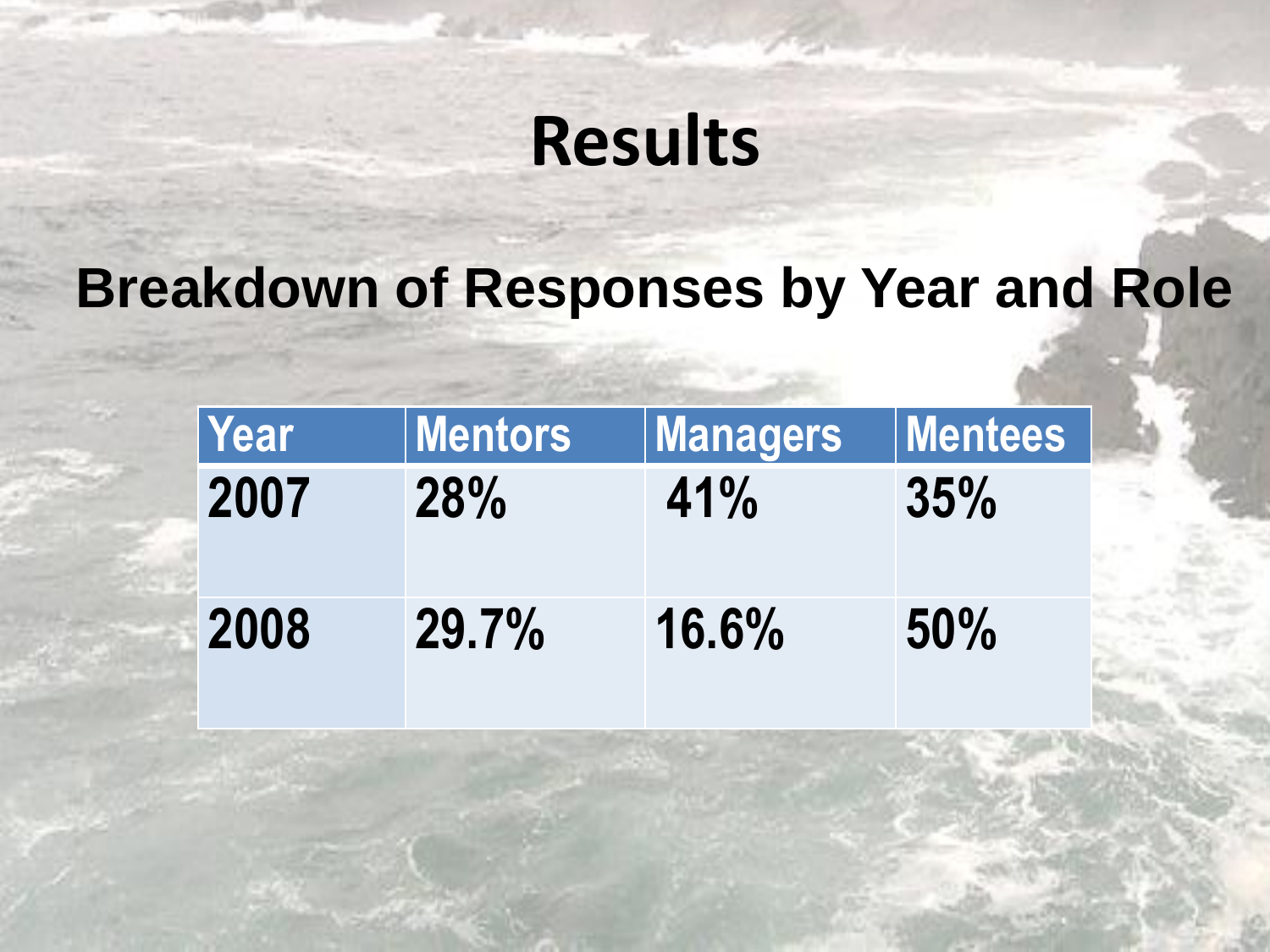#### **Successes**

- •**Overall program goal met**
- •**Mentor/mentee matching**
- •**Orientation**
- •**Mentor preparation and confidence**
- •**Support for mentors**
- •**Satisfaction with recognition**
- •**Motivation to be a mentor**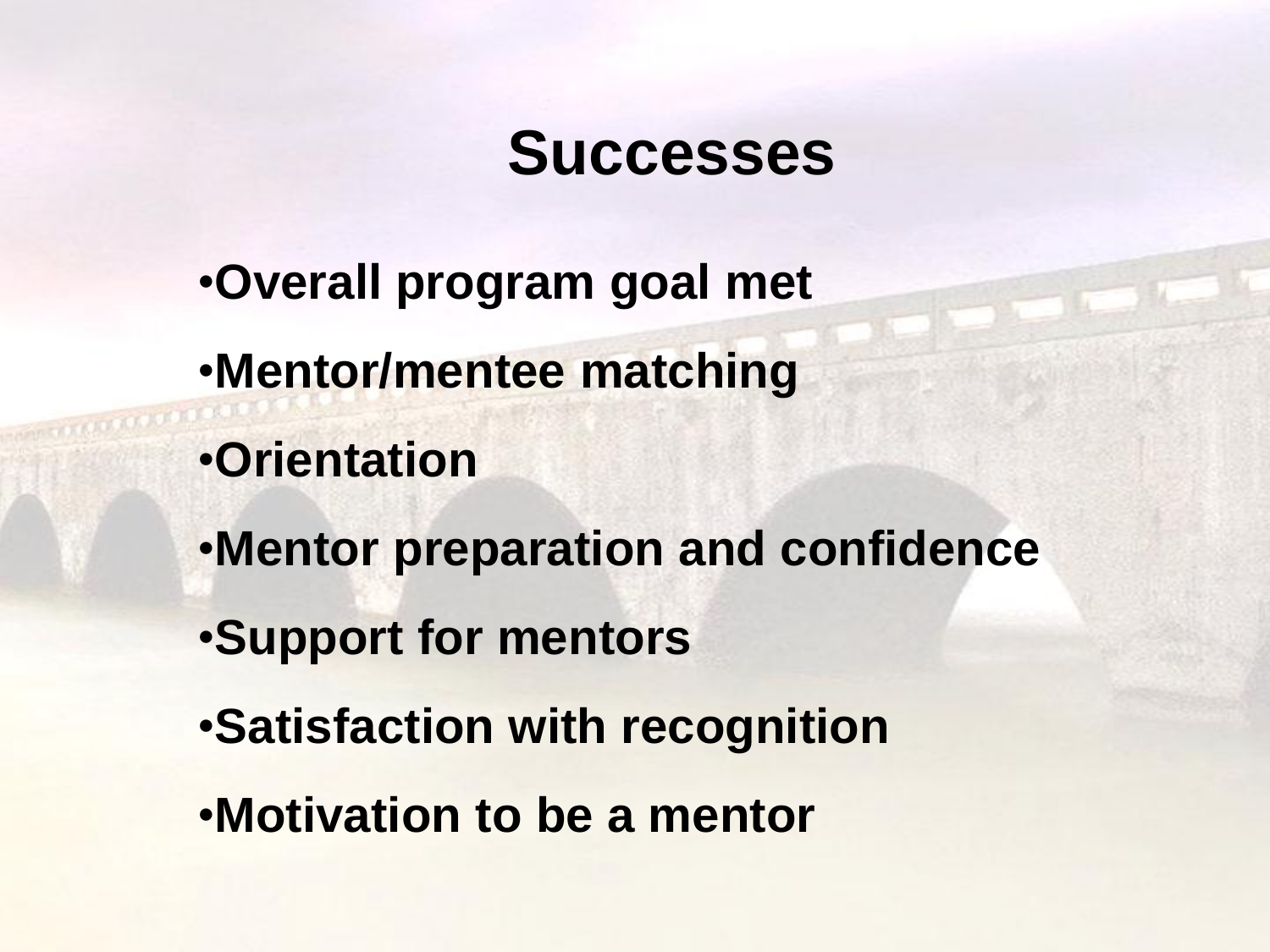## **Challenges**

#### •**Conflict**

- •**Triad Meetings**
- •**Time for the mentor role**
- •**Work adjustment**
- •**Participation in skills development**
- •**Intention to continue with the mentor role**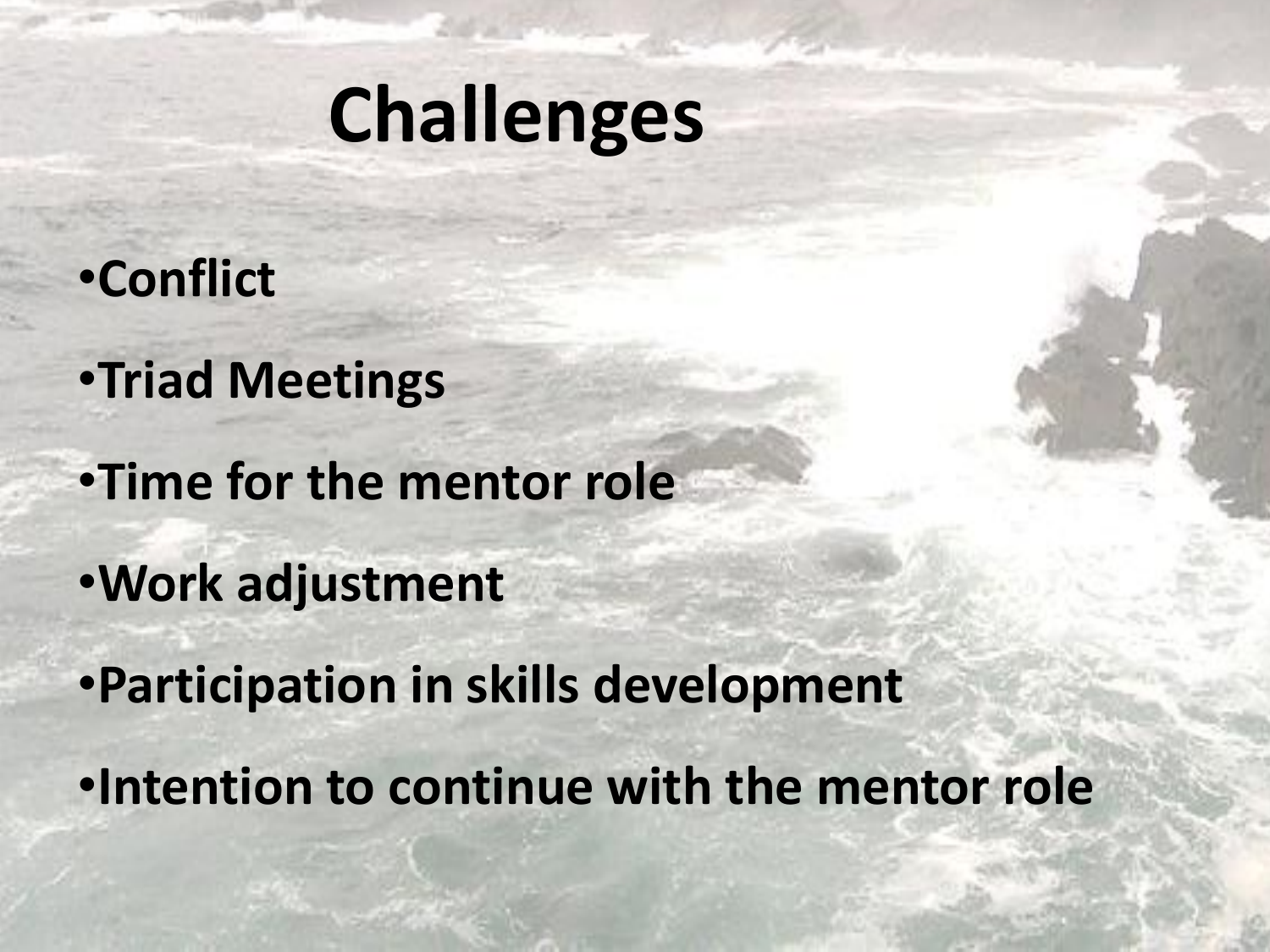## **Strengthening the Program**

•**Messages to managers** •**Recognition by senior management**  •**Messages to mentors**